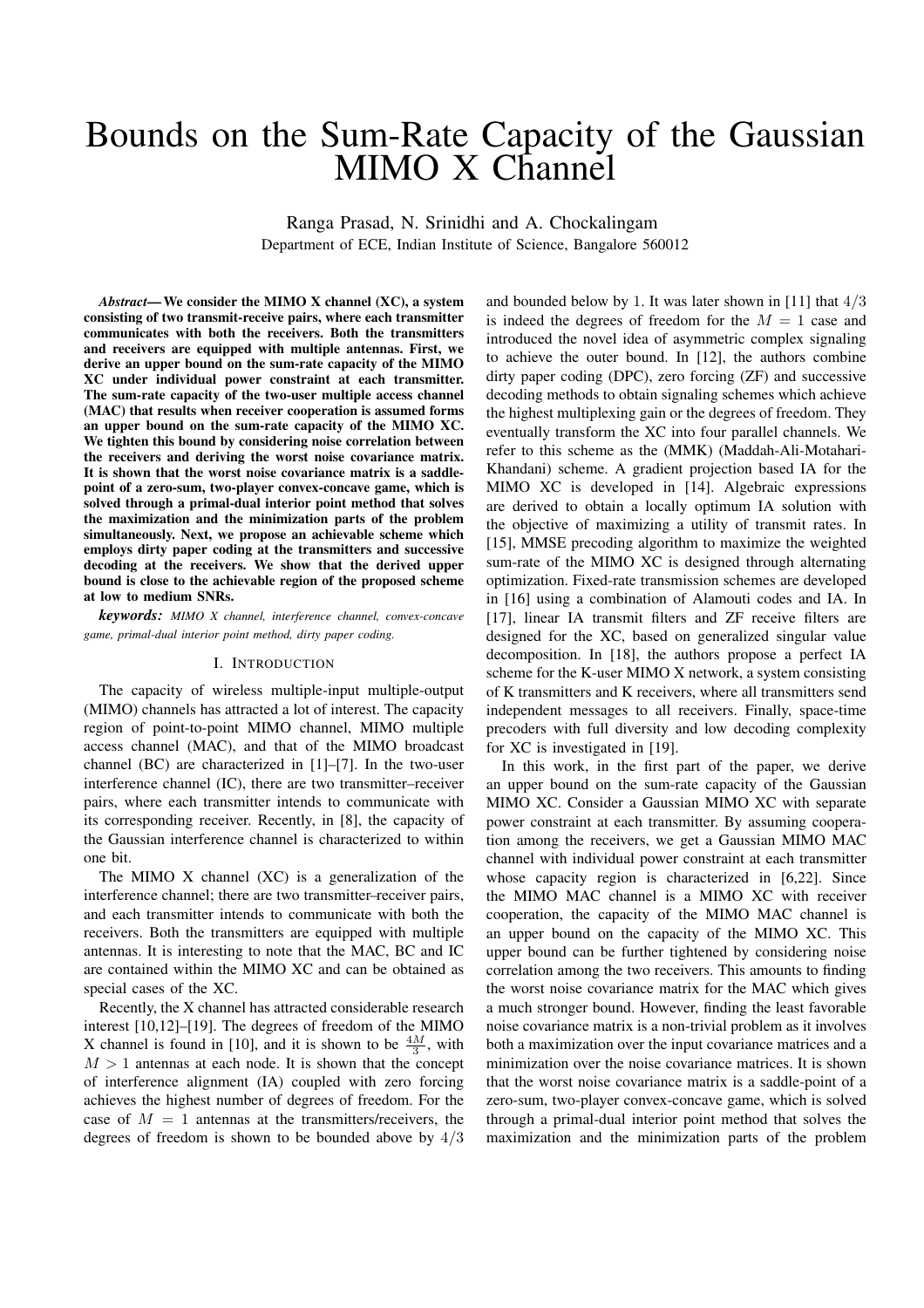

Fig. 1. MIMO X channel system model.

simultaneously. We argue that although the form of the MAC upper bound with worst noise correlation problem is similar to the sum capacity BC problem, unlike the latter case, the former problem presents significant difficulties in converting it to a single convex minimization problem, thus justifying the use of primal-dual interior point method to directly solve the former minimax problem.

In the second part of the paper, we propose an MMK like scheme which uses a combination of DPC and successive decoding and optimize over the encoding and decoding orders at the transmitters and receivers with the objective of maximizing the sum-rate capacity of the MIMO XC. We term this the *modified MMK (m-MMK) scheme*. Finally, we compare the upper bound with the achievable region of the proposed m-MMK scheme, and show that the upper bound is close to the achievable region of the m-MMK scheme for low to medium SNRs.

The rest of this paper is organized as follows. The system model is presented in Section II. The MAC upper bound problem is formulated and solved in Section III. The m-MMK scheme is presented in Section IV. Simulation results are discussed in Section V. Conclusions are presented in Section VI.

## II. SYSTEM MODEL

In this section, we describe the model to be used in the rest of the paper. We consider a MIMO system with two transmitters and two receivers as shown in Fig. 1. Transmitter t is equipped with  $M_t$  antennas,  $t = 1, 2$ , and receiver r, is equipped with  $N_r$  antennas,  $r = 1, 2$ . We assume a flatfading environment. Let  $\mathbf{H}_{rt} = [h_{ij}]$  denote<sup>1</sup> the  $N_r \times M_t$ channel gain matrix from transmitter  $t$  to receiver  $r$ , where  $h_{ij}$  is the channel gain from the jth transmit antenna, j =  $1, 2, \cdots, M_t$ , to the *i*th receive antenna,  $i = 1, 2, \cdots, N_r$ . The channel gains are assumed to be independent circularly symmetric complex Gaussian (CSCG) random variables with unit variance, i.e.,  $\mathcal{CN}(0,1)$ . The received vectors  $y_r \in$ 

 $\mathbb{C}^{N_r \times 1}$  at receiver r,  $r = 1, 2$  are given by

$$
\mathbf{y}_1 = \mathbf{H}_{11} \mathbf{s}_1 + \mathbf{H}_{12} \mathbf{s}_2 + \mathbf{n}_1, \tag{1}
$$

$$
y_2 = H_{21} s_1 + H_{22} s_2 + n_2, \qquad (2)
$$

where  $\mathbf{s}_t \in \mathbb{C}^{M_t \times 1}$  is the transmitted vector by transmitter t and  $\mathbf{S}_t = \mathbb{E}[\mathbf{s}_t \, \mathbf{s}_t^H], t = 1, 2$ . The vector  $\mathbf{n}_r \in \mathbb{C}^{N_r \times 1}$  is a CSCG random vector with zero mean and identity covariance matrix. Transmitter  $t$  is subject to a separate power constraint  $P_t$ : Tr( $\mathbf{S}_t$ )  $\leq P_t$ . The total power transmitted by both the transmitters is  $P_T$ , i.e.,  $P_T = P_1 + P_2$ .

We assume perfect knowledge of all the channel matrices  $H_{rt}$ ,  $r, t = 1, 2$ , at both transmitters and at both receivers. The two transmitters do not cooperate, which implies that non-causal knowledge of the other transmitter's data is not available. Similarly, the receivers do not cooperate.

*Notation* Here, we review some notation which will be needed in section III. The vec $(\cdot)$  operator stacks the columns of the input matrix sequentially into one column-vector. The Kronecker product between two matrices A and B is denoted by  $\mathbf{A} \otimes \mathbf{B}$ . Let  $\mathbf{A} \in \mathbb{C}^{N \times Q}$ . The commutation matrix  $\mathbf{K}_{N,Q}$ is a permutation matrix of size  $NQ \times NQ$ , and it gives the connection between  $\text{vec}(\mathbf{A})$  and  $\text{vec}(\mathbf{A}^T)$ :  $\mathbf{K}_{N,Q}$   $\text{vec}(\mathbf{A}) =$  $vec(\mathbf{A}^T).$ 

## III. MIMO MAC SUM-RATE UPPER BOUND

Let  $C_X$  denote the sum-rate capacity of the MIMO X channel. Consider a system where both the receivers cooperate to form a corresponding MIMO MAC channel with the same individual power constraint at the transmitters. Let  $C_{MAC}$  be the sum-rate capacity of this MIMO MAC channel. It is clear that  $C_X \leq C_{MAC}$ . The above outer bound is in general loose. It can be further tightened by assuming noise correlation at both the receivers.

Note that the capacity region of the X channel depends only on the marginal transition probabilities of the channel (i.e.,  $p(y_i | s_i)$ ) and not on the joint distribution  $p(\mathbf{y}_1, \mathbf{y}_2 | (\mathbf{s}_1, \mathbf{s}_2))$ . Hence, correlation between the noise vectors at both the receivers of the MIMO XC does not affect the MIMO XC capacity region. However, it does affect the sum-rate capacity of the MIMO MAC system, which continues to be an upper bound on the sum-rate capacity of the MIMO XC. Thus, we have  $\mathbb{E}[\mathbf{n}_i \mathbf{n}_i^H] = \mathbf{I}, i = 1, 2$ , (i.e., at a single receiver, the noise components at different antennas are uncorrelated). Let  $\mathbb{E}[n_1 n_2^H] \triangleq \tilde{X} \prec I$ . Noise correlation between the multiple antennas within a single receiver affects the capacity of the MIMO XC, and hence is not considered.

Let  $\mathbf{z} = [\mathbf{n}_1^T \mathbf{n}_2^T]^T$  be the noise vector in the MAC and let  $\mathbf{Z} = \mathbb{E}[\mathbf{z}\mathbf{z}^H]$  denote the noise covariance matrix. Define S to denote the set of all positive semidefinite noise covariance matrices satisfying the MAC upper bound conditions

$$
\mathbb{S} = \left\{ \mathbf{Z} : \mathbf{Z} \geq 0, \mathbf{Z} = \begin{bmatrix} \mathbf{I}_{N_1} & \tilde{\mathbf{X}} \\ \tilde{\mathbf{X}}^H & \mathbf{I}_{N_2} \end{bmatrix} \right\}. \tag{3}
$$

Thus, for any  $\mathbf{Z} \in \mathbb{S}$ , the MIMO MAC system sum capacity  $C_{MAC}$  is still an upper bound to  $C_X$ . An upper bound on  $C_X$  can be obtained by

$$
C_X \leq \inf_{\mathbf{Z} \in \mathbb{S}} C_{MAC}. \tag{4}
$$

<sup>&</sup>lt;sup>1</sup>We use the following notation: Vectors are denoted by boldface lowercase letters, and matrices are denoted by boldface uppercase letters. [ T denotes the transpose operation,  $[\cdot]^H$  denotes the Hermitian operation,  $Tr(\cdot)$ denotes the trace operation, and  $E\{\cdot\}$  denotes the expectation operation.  $\mathbf{I}_n$  denotes  $n \times n$  identity matrix.  $\mathbf{A} \geq \mathbf{B}$  implies  $\mathbf{A} - \mathbf{B}$  is positive semidefinite.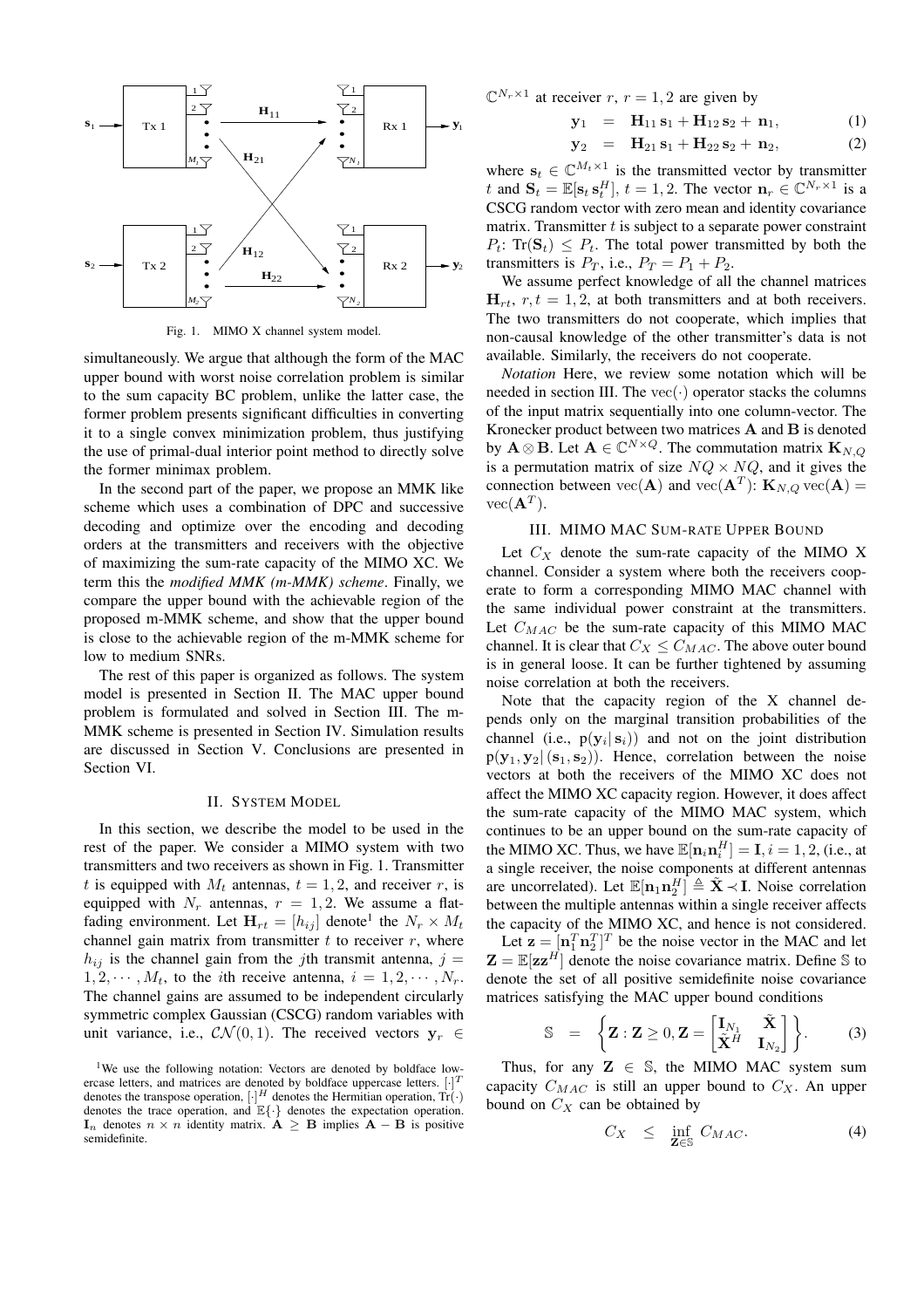Let  $\mathbf{H}_{1}^{T} = [\mathbf{H}_{11}^{T} \mathbf{H}_{21}^{T}]$  denote the channel from transmitter 1 to the receiver in the MAC. Similarly,  $\mathbf{H}_{2}^{T}$  =  $[H_{12}^T H_{22}^T]$ . Let  $C_1 = diag(I_{N_1}, 0_{N_2 \times N_2})$  and  $C_2 =$  $diag(\mathbf{0}_{N_1 \times N_1}, \mathbf{I}_{N_2})$ . The constraint that  $\mathbf{Z} \in \mathbb{S}$  can be expressed as  $\sum_{i=1}^{2}$  C<sub>i</sub>ZC<sub>i</sub> = I<sub>N</sub> with  $Z \ge 0$ . The MAC upper bound (4) can be written as a min-max problem

$$
C_{MAC}^{up-bnd} = \min_{\mathbf{Z}} \max_{\mathbf{S}_1, \mathbf{S}_2} \log \frac{|\mathbf{H}_1 \mathbf{S}_1 \mathbf{H}_1^H + \mathbf{H}_2 \mathbf{S}_2 \mathbf{H}_2^H + \mathbf{Z}|}{|\mathbf{Z}|}
$$
  
s.t  $\mathbf{S}_i \ge 0$ , Tr( $\mathbf{S}_i$ )  $\le P_i$ ,  $i = 1, 2$   
 $\mathbf{Z} \ge 0$   
 $\mathbf{C}_1 \mathbf{Z} \mathbf{C}_1 + \mathbf{C}_2 \mathbf{Z} \mathbf{C}_2 = \mathbf{I}_N$ , (5)

where the maximization is over the set of input covariance matrices  $S_i$  at transmitter i, and the minimization is over all possible noise correlations. The computation of Z above is not necessarily easy, even though the objective function in (5) is convex in  $Z$ . Observe that  $(5)$  is similar in form to the sumrate capacity problem of the broadcast channel which can be written as a minimax problem [4,5]. To our knowledge, we show below that the solution approaches in [4,5,20] for the sum capacity problem of BC cannot be used here, thus justifying the use of primal-dual interior point method to solve (5).

In [4], the sum capacity BC minimax problem is transformed into a single convex minimization problem, which in turn can be solved by standard tools. See also [9] for examples of this conversion for several multiuser and multiple antenna channels. We now attempt to apply this technique to (5). To this end, we rewrite the inner maximization of (5) w.r.t  $S_1, S_2$  as

$$
\min_{\mathbf{X}, \mathbf{S}_1, \mathbf{S}_2} -\log|\mathbf{X}|
$$
\ns.t\n
$$
\mathbf{X} = \mathbf{Z}^{-1/2} (\mathbf{H}_1 \mathbf{S}_1 \mathbf{H}_1^H + \mathbf{H}_2 \mathbf{S}_2 \mathbf{H}_2^H) \mathbf{Z}^{-1/2} + \mathbf{I},
$$
\n
$$
\mathbf{S}_i \ge 0, \text{ Tr}(\mathbf{S}_i) \le P_i, \ i = 1, 2.
$$
\n(6)

Using the dual variables  $\mathbf{T}, \lambda_1, \lambda_2$ , the Lagrangian for this problem can be written as

$$
\mathcal{L}(\mathbf{X}, \mathbf{S}_1, \mathbf{S}_2, \mathbf{T}, \lambda_1, \lambda_2) = -\log |\mathbf{X}| + \sum_{i=1}^2 \lambda_i (\text{Tr}(\mathbf{S}_i) - P_i)
$$
  
+  $\text{Tr}(\mathbf{T}(\mathbf{X} - \sum_{i=1}^2 \mathbf{Z}^{-1/2} \mathbf{H}_i \mathbf{S}_i \mathbf{H}_i^H \mathbf{Z}^{-1/2} - \mathbf{I})) + \sum_{i=1}^2 \text{Tr}(\mathbf{V}_i \mathbf{S}_i))$ 

We differentiate the Lagrangian w.r.t the primal variables  $X, S_i$  to write the optimality conditions as

$$
\mathbf{X}^{-1} = \mathbf{T}, \tag{7}
$$
\n
$$
\mathbf{I} \cdot \mathbf{V} = \mathbf{H}^H \mathbf{Z}^{-1/2} \mathbf{E} \mathbf{Z}^{-1/2} \mathbf{I} \tag{7}
$$

$$
\lambda_i \mathbf{I} + \mathbf{V}_i = \mathbf{H}_i^H \mathbf{Z}^{-1/2} \mathbf{T} \mathbf{Z}^{-1/2} \mathbf{H}_i, \quad i = 1, 2. \tag{8}
$$

Substituting (7) and (8) in the Lagrangian above, and maximizing it w.r.t the dual variables, the dual problem to  $(6)$ can be written as

$$
\max_{\mathbf{T},\lambda_1,\lambda_2} \log |\mathbf{T}| - \text{Tr}(\mathbf{T}) - \lambda_1 P_1 - \lambda_2 P_2 + N
$$
  
s.t 
$$
\mathbf{T} \ge 0, \ \lambda_i \ge 0, \ i = 1, 2,
$$

$$
\mathbf{H}_i^H \mathbf{Z}^{-1/2} \mathbf{T} \mathbf{Z}^{-1/2} \mathbf{H}_i \ge \lambda_i \mathbf{I}, \ i = 1, 2.
$$
 (9)

Using (9) in place of the inner maximization in (5), we get

$$
\min_{\mathbf{Z}} \min_{\mathbf{T}, \lambda_1, \lambda_2} -\log |\mathbf{T}| + \text{Tr}(\mathbf{T}) + \lambda_1 P_1 + \lambda_2 P_2 - N
$$
  
s.t  $\mathbf{T} \ge 0$ ,  $\mathbf{Z} \in \mathbb{S}$ ,  $\lambda_i \ge 0$ ,  $i = 1, 2$ ,  
 $\mathbf{H}_i^H \mathbf{Z}^{-1/2} \mathbf{T} \mathbf{Z}^{-1/2} \mathbf{H}_i \ge \lambda_i \mathbf{I}$ ,  $i = 1, 2$ . (10)

Observe that (10) is a non-convex problem. The nonconvexity is a result of the coupling of the optimization variables  $Z$  and  $T$  in the second constraint in (10). The nonconvexity of the dual problem for the sum capacity of the BC has been tackled in [4] by using uplink-downlink duality. Uplink-downlink duality refers to the fact that under the same sum power constraint, the sum capacity of a MAC and BC are the same [4,5] For point-to-point channels, uplinkdownlink duality reduces to the fact that the capacity remains same when the roles of the transmitter and the receiver are reversed under the same power constraint, a fact observed in [1]. Thus, in [4], first the inner maximization of the downlink primal problem is converted into an equivalent uplink problem under the same power constraint. Next, the dual problem to this equivalent uplink problem is derived. This results in a convex constraint of the form  $H_i^H T H_i \geq \tilde{Z}$ , instead of the non-convex constraint  $\mathbf{H}_{i}^{H} \mathbf{Z}^{-1/2} \mathbf{T} \mathbf{Z}^{-1/2} \mathbf{H}_{i} \geq \lambda \mathbf{I}$ , where  $\tilde{\mathbf{Z}} = \lambda \mathbf{Z}$ .

We could possibly circumvent the non-convexity of  $(10)$ by using this approach. We show below that this does not lead to a single convex minimization problem. To this end, consider the inner maximization of (5) w.r.t  $S_1, S_2$ . For a fixed Z, this represents the sum capacity of a MAC channel with individual power constraints  $P_1$ ,  $P_2$ , and channel matrices  $H_i$  replaced by  $Z^{-1/2}H_i$ . In order to use uplink-downlink duality, we need to consider the downlink BC corresponding to this MAC channel. However, uplinkdownlink duality refers to the fact that under the same *sum power constraint*, the sum capacity of a MAC and BC are the same [4,5]. Thus, there is no equivalent downlink BC with the same sum capacity as the above MAC channel with individual power constraints. To utilize uplink-downlink duality, we first relax the individual power constraints on  $Tr(S_i)$  to a sum power constraint  $\text{Tr}(\mathbf{S}_1 + \mathbf{S}_1) \leq P_T$ . Notice that this leads to a bound which is loose compared to the solution to (5), since a sum power constraint results in a higher capacity. Let  $\tilde{\mathbf{H}} = [\mathbf{H}_1 \mathbf{H}_2]$ . Using uplink-downlink duality, the MAC sum capacity with channel matrices  $Z^{-1/2}H_i$  and a sum power constraint can be written in terms of sum capacity of the BC with the channel matrix  $\tilde{\mathbf{H}}^H \mathbf{Z}^{-1/2}$  as

$$
\min_{\mathbf{B}} \max_{\mathbf{W}} \log |\mathbf{B}^{-1/2} \tilde{\mathbf{H}}^{H} \mathbf{Z}^{-1/2} \mathbf{W} \mathbf{Z}^{-1/2} \tilde{\mathbf{H}} \mathbf{B}^{-1/2} + \mathbf{I}|
$$
  
s.t  $\mathbf{W} \ge 0$ ,  $\text{Tr}(\mathbf{W}) \le P_{T}$ ,  $\mathbf{B} \in \mathbb{S}^{1}$ . (11)

where B, W are the noise and input covariances in the corresponding BC and the set  $\mathbb{S}^1$  is similar to  $\mathbb{S}$ , except that the diagonal identity matrices are  $I_{M_i}$ . It can be observed that whereas the original sum power MAC problem was a single convex maximization problem, (11) is a minimax problem. Using steps similar to (6)-(10), the dual problem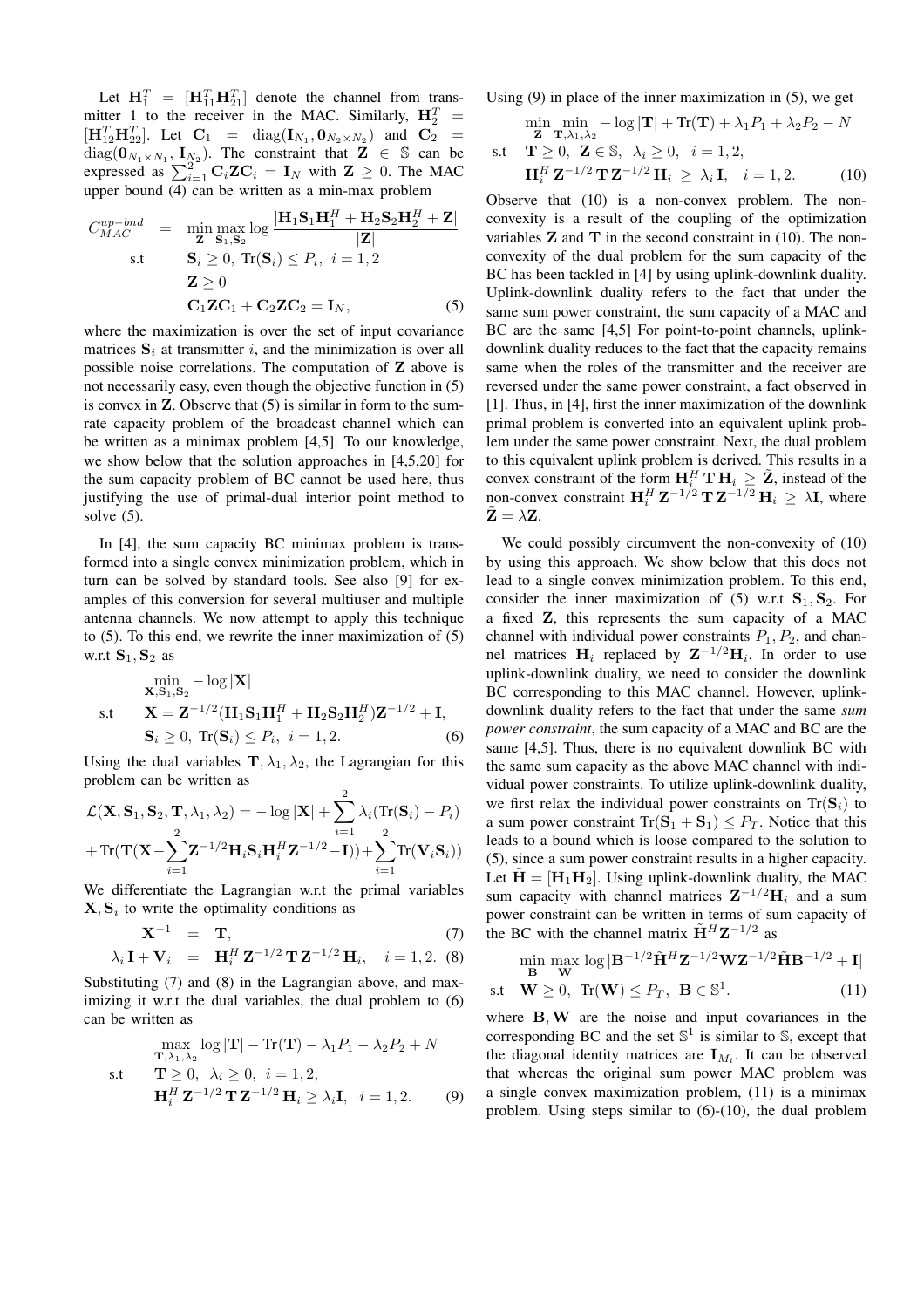to (5) utilizing the uplink-downlink duality can be written as

$$
\min_{\tilde{\mathbf{Z}}} \min_{\mathbf{B}} \min_{\mathbf{U}, \lambda} -\log|\mathbf{U}| + \text{Tr}(\mathbf{U}) + \lambda P_T - M
$$

s.t 
$$
\mathbf{U} \geq 0, \quad \lambda \geq 0, \quad \mathbf{Z} \in \mathbb{S}, \quad \mathbf{B} \in \mathbb{S}^1, \n\tilde{\mathbf{H}} \mathbf{B}^{-1/2} \mathbf{U} \mathbf{B}^{-1/2} \tilde{\mathbf{H}}^H \geq \tilde{\mathbf{Z}},
$$
\n(12)

where U,  $\lambda$  are dual variables and  $\mathbf{Z} = \lambda \mathbf{Z}$ . Alternatively, if we consider the conjugate transpose channel in (11), then the second constraint in (12) is replaced by the constraint  $\tilde{H}^H Z^{-1/2} U Z^{-1/2} \tilde{H} \geq \tilde{B}$  and  $\tilde{B} = \lambda B$ . Thus, in both the formulations of the dual problem  $(12)$ , either **B** and **U** are coupled as in  $(12)$ , or  $\mathbb Z$  and  $\mathbb U$  are coupled ultimately resulting in the non-convex optimization problem (12). Hence the use of uplink-downlink duality has not eliminated the non-convexity of the dual problem to (5) as was expected. Thus, we have shown that techniques similar to [4] cannot be applied to (5).

In [5], a different approach to duality is taken, where it is proved that the worst noise matrix for the BC sum capacity problem corresponds to an input cost constraint in the equivalent uplink channel. It is then established that the worst noise matrix for the BC leads to an input cost constraint which decouples the inputs of the equivalent pointto-point uplink channel resulting in a sum power constrained MAC, which proves the duality between the BC and the MAC under a sum power constraint. Interestingly, this result is generalized in [20, Theorem 3], where it is shown that a noise covariance constraint in the MAC can be transformed into an input cost constraint in the BC. Using this idea does not help to simplify (5) as we show below. Consider (11) and write  $\hat{\mathbf{C}} = \mathbf{Z}^{-1/2} \mathbf{W} \mathbf{Z}^{-1/2}$ . The constraint  $\text{Tr}(\mathbf{W}) \le P_T$  is replaced by the input cost constraint  $\text{Tr}(\mathbf{C} \mathbf{Z}) \leq P_T$ . Thus, (11) can be rewritten as

$$
\min_{\mathbf{B}} \max_{\mathbf{C}} \log |\mathbf{B}^{-1/2} \tilde{\mathbf{H}}^{H} \mathbf{C} \tilde{\mathbf{H}} \mathbf{B}^{-1/2} + \mathbf{I}|
$$
  
s.t  $\mathbf{W} \ge 0$ ,  $\text{Tr}(\mathbf{C} \mathbf{Z}) \le P_{T}$ ,  $\mathbf{B} \in \mathbb{S}^{1}$ . (13)

Notice that the above problem is an application of [20, Theorem 3] to (5) for a fixed noise covariance Z. Writing the dual of  $(13)$ , and minimizing over  $\mathbf{Z}$ , leads precisely to the non-convex formulation (12).

Finally, in [20], Lagrangian duality theory is utilized to transform the minimax problem to a single maximization problem corresponding to the sum power MAC problem. The technique used in [20] cannot be applied here as the minimax problem (5) cannot be transformed to a single maximization problem as we show below. Using a set of steps similar to that in [20, Sec. III-B], it can be shown that the application of Lagrangian minimax duality to the minimax problem (5) results in the following dual minimax problem

$$
\min_{\Theta} \max_{\Psi_1, \Psi_2} \log \frac{|\mathbf{G}_1 \Psi_1 \mathbf{G}_1^H + \mathbf{G}_2 \Psi_2 \mathbf{G}_2^H + \Theta|}{|\Theta|}
$$
\n
$$
\text{s.t} \quad \Psi_1 \ge 0, \quad \Psi_2 \ge 0, \quad \text{Tr}(\Psi_1 + \Psi_2) \le 1,
$$
\n
$$
\Theta \in \mathbb{S}^2, \tag{14}
$$

where  $\mathbf{G}_1^H = [\mathbf{H}_{11} \mathbf{H}_{12}]$  and  $\mathbf{G}_2^H = [\mathbf{H}_{21} \mathbf{H}_{22}]$ .  $\Psi_i$ ,  $\Theta$  are  $N_i \times N_i$  and  $M \times M$  matrices of dual variables respectively and the set  $\mathbb{S}^2$  denotes the following

S <sup>2</sup> = Θ:Θ≥0, Θ= " λ1IM<sup>1</sup> Xb <sup>X</sup><sup>b</sup> <sup>H</sup> <sup>λ</sup>2IM<sup>2</sup> # , λ<sup>i</sup> ≥0, X 2 i=1 λiP<sup>i</sup> ≤ 1 .

Quite interestingly, (14) can be recognized as the sum power constrained MAC channel obtained by reversing the role of transmitters and receivers in the MIMO X channel and assuming cooperation among the new receivers resulting in a  $M$  antenna receiver. Also note that the noise covariances at the new receiver i is scaled by  $\lambda_i$ . However, in contrast to [20], the form of the problem (14) does not allow any more simplifications and any attempt to simplify (14) either results in yet another minimax problem with comparable complexity or a non-convex problem. Thus we have shown that the solution approaches in [4,5,20] cannot be used to solve (5). We instead formulate it as a convex-concave game and solve it directly without further transformations using interior point methods.

## *A. Convex-concave game interpretation*

The minimax problem in (5) can be interpreted as a zero-sum, two-player convex-concave game. Let the objective function in (5) be denoted by  $f(\mathbf{Z}, \mathbf{S})$ , where  $\mathbf{S} =$ diag( $S1, S2$ ).  $f(Z, S)$  is called the payoff function in game theory literature [23]. Player 1 chooses a noise matrix Z and and player 2 chooses an input covariance matrix S. Based on these choices, player 1 makes a payment to player 2, in the amount  $f(\mathbf{Z}, \mathbf{S})$ . The goal of player 1 is to minimize this payment, whereas the goal of player 2 is to maximize it. Note that the game is convex-concave, since for each  $S$ ,  $f(\mathbf{Z}, S)$  is a convex function of **Z** and for each **Z**,  $f(\mathbf{Z}, \mathbf{S})$  is a concave function of S. Since the payoff function is convex-concave and the constraints in (5) are convex, a saddle point exists. This follows from a minimax theorem in game theory [27]. We say that  $\mathbf{Z}^*$ ,  $\mathbf{S}^*$  is a *solution* of the game, or a *saddlepoint* (Nash-equilibrium), if for all Z, S,

$$
f(\mathbf{Z}^*,\,\mathbf{S})\ \leq\ f(\mathbf{Z}^*,\,\mathbf{S}^*)\ \leq\ f(\mathbf{Z},\,\mathbf{S}^*).
$$

Further, the distributions of both  $\mathbb{Z}^*$ ,  $\mathbb{S}^*$  are Gaussian [25]. For a general function  $g(x, y)$ , it always holds that

$$
\min_{x} \max_{y} g(x, y) \ge \max_{y} \min_{x} g(x, y). \tag{15}
$$

However, when the saddle point exists, max-min equals minmax, and the MAC upper bound can be formulated as in (5).

Note that, for  $\mathbf{Z} = \mathbf{Z}^*, \ \mathbf{S}^*$  maximizes  $f(\mathbf{Z}^*, \ \mathbf{S})$ , and for  $S = S^*$ ,  $Z^*$  minimizes  $f(Z, S^*)$ . Thus, at the saddle point, neither player can do better by changing his strategy. When  $f$  is differentiable and convex-concave, the Karush-Kuhn-Tucker (KKT) conditions are a sufficient and necessary condition for the optimality of the saddle point. This can be proved as follows: since  $f$  is a convex function of  $\mathbf{Z}$ , the optimality condition for  $\mathbf{Z}^*$  to be a minimum for  $f(\mathbf{Z}, \mathbf{S}^*)$ is  $\nabla_{\mathbf{Z}} f(\mathbf{Z}^*, \mathbf{S}^*) = 0$ , which is the KKT condition w.r.t **Z**. Similar argument applies to S.

For a game with a twice-differentiable payoff function, with inequality constraints on **Z**, **S**, the solution of the game (5) can be computed using a primal-dual interior point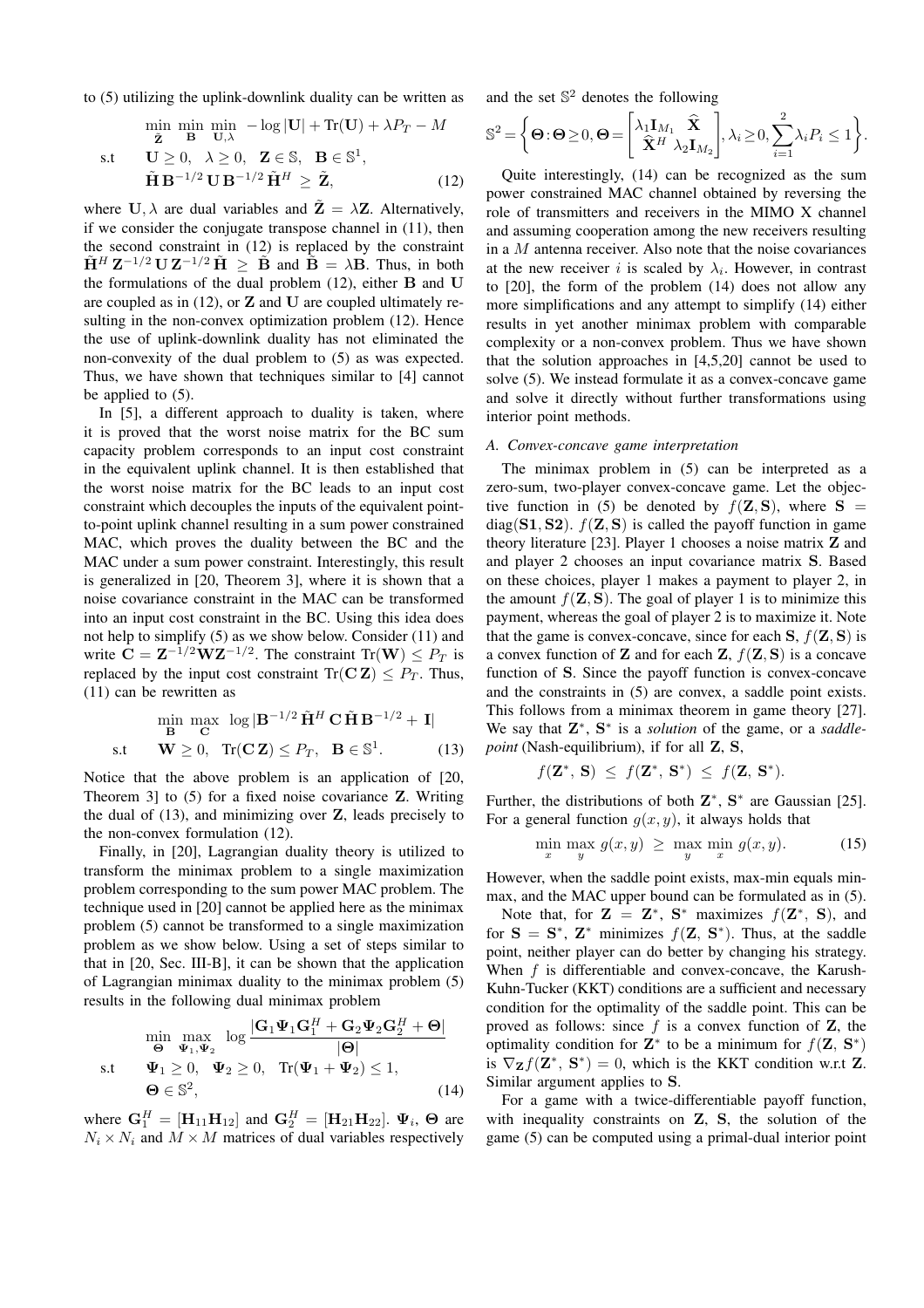method which simultaneously solves the minimization and maximization parts of (5).

We observe that strong duality holds in case of  $(5)$ . This follows from Slater's theorem, which states that strong duality holds if Slater's constraint qualifications hold and the problem is convex [23,24]. A generalized version of Slater's condition for the problem  $(5)$  is that, there exist  $\mathbf{Z}$ ,  $S_i$  satisfying the following conditions [23]

$$
\begin{aligned}\n\mathbf{S}_i &> 0, \quad \text{Tr}(\mathbf{S}_i) \le P_i, \quad i = 1, 2 \\
\mathbf{Z} &> 0, \quad \mathbf{C}_1 \mathbf{Z} \mathbf{C}_1 + \mathbf{C}_2 \mathbf{Z} \mathbf{C}_2 = \mathbf{I}_N.\n\end{aligned}
$$
\n
$$
(16)
$$

Since  $Z$ ,  $S_i$  exist satisfying (16), this implies strong duality and also that the dual optimum is attained.

# *B. Derivation of Primal-Dual Interior Point Method*

Primal-dual interior point methods are a class of interior point methods which simultaneously solve both the primal and dual problem. They solve an optimization problem with linear equality and inequality constraints by reducing it to a sequence of linear equality constrained problems. In the following, we derive the interior point method for (5).

First, we write the objective function in (5) as  $f_0(\mathbf{Z}, \mathbf{S}_1, \mathbf{S}_2)$ . Forming the Lagrangian for (5), we have

$$
f_0(\mathbf{Z}, \mathbf{S}_1, \mathbf{S}_2) + \sum_{i=1} \lambda_i (\text{Tr}(\mathbf{S}_i) - P_i) + \sum_{i=1} \text{Tr}(\boldsymbol{\Phi}_i(-\mathbf{S}_i))
$$
  
+  $\text{Tr}(\boldsymbol{\Sigma}(\mathbf{C}_1 \mathbf{Z}\mathbf{C}_1 + \mathbf{C}_2 \mathbf{Z}\mathbf{C}_2 - \mathbf{I}_N)) + \text{Tr}(\boldsymbol{\Gamma}(-\mathbf{Z})),$ 

where  $\lambda_i$  is the dual variable associated with the power constraint  $P_i$ ,  $i = 1, 2$ .  $\Phi_i$ ,  $\Gamma$  are matrices of dual variables associated with the semidefinite constraint on  $S_i$ ,  $Z$ , respectively, and  $\Sigma$  is a block diagonal matrix of dual variables associated with the equality constraint on Z. The starting point for the derivation of the interior point method is the modified KKT conditions for (5). For  $i = 1, 2$ , we have

$$
\mathbf{Z}^* \geq 0, \ \mathbf{S}_i^* \ \geq \ 0, \qquad (17)
$$

$$
\mathbf{C}_1 \mathbf{Z}^* \mathbf{C}_1 + \mathbf{C}_2 \mathbf{Z}^* \mathbf{C}_2 = \mathbf{I}_N, \quad (18)
$$

$$
\lambda_i^* \ge 0, \ \Gamma^* \ge 0, \ \Phi_i^* \ \ge 0, \quad (19)
$$

$$
\mathbf{Z}^* \mathbf{\Gamma}^* = \mathbf{\Gamma}^* \mathbf{Z}^* = 0, \quad (20)
$$
  

$$
\mathbf{S}_i^* \mathbf{\Phi}_i^* = \mathbf{\Phi}_i^* \mathbf{S}_i^* = 0, \quad (21)
$$

$$
-\lambda_i^* (\text{Tr}(\mathbf{S}_i^*) - P_i) = 1/a, (22)
$$

$$
\mathbf{C}_1 \Sigma^* \mathbf{C}_2 + \mathbf{C}_2 \Sigma^* \mathbf{C}_1 = \mathbf{0}, \qquad (23)
$$

$$
-\nabla_{\mathbf{S}_i} f_0(\mathbf{Z}^*, \mathbf{S}_1^*, \mathbf{S}_2^*) + \lambda_i^* \mathbf{I} - {\mathbf{\Phi_i}^*}^T = 0, \qquad (24)
$$

$$
\nabla_{\mathbf{Z}} f_0(\mathbf{Z}^*, \mathbf{S}_1^*, \mathbf{S}_2^*) + \sum_{i=1}^2 \mathbf{C}_i {\boldsymbol{\Sigma}^*}^T \mathbf{C}_i - {\boldsymbol{\Gamma}^*}^T = 0, \qquad (25)
$$

where  $a > 0$  and  $(\cdot)^*$  indicates the optimal value of the variable at the saddle point. Since strong duality holds in case of (5), (20)-(22) represent the modified complementary slackness conditions. (23) is a result of the block diagonal constraint on  $\Sigma$ . To find the saddle point, we need to simultaneously solve the system of equations (17)-(25). For  $i = 1, 2,$  let

$$
\mathbf{Z}^* = \mathbf{Z} + \Delta \mathbf{Z}, \quad \mathbf{S}_i^* = \mathbf{S}_i + \Delta \mathbf{S}_i, \quad \lambda_i^* = \lambda_i + \Delta \lambda_i, \quad (26)
$$

$$
\mathbf{\Gamma}^* = \mathbf{\Gamma} + \Delta \mathbf{\Gamma}, \quad \mathbf{\Phi}_i^* = \mathbf{\Phi}_i + \Delta \mathbf{\Phi}_i, \quad \mathbf{\Sigma}^* = \mathbf{\Sigma} + \Delta \mathbf{\Sigma}, \quad (27)
$$

where  $\Delta S_i$ ,  $\Delta Z$  are the primal search directions, and  $\Delta \lambda_i$ ,  $\Delta \Phi_i$ ,  $\Delta \Gamma$  and  $\Delta \Sigma$  are the dual search directions. In (19), we add both  $\mathbf{Z}^* \mathbf{\Gamma}^* = \mathbf{\Gamma}^* \mathbf{Z}^* = \mathbf{0}$  so that the primal and dual search directions  $\Delta Z$ ,  $\Delta \Gamma$  are Hermitian matrices. Otherwise, though  $\mathbf{Z}^*$ ,  $\Gamma^*$  satisfy equations (17)–(25), they might not be feasible (Hermitian). A similar argument applies to (20).

Using  $(26)$  and  $(27)$  in  $(17)–(25)$ , and the first order Taylor's approximation for the gradient of  $f_0$  w.r.t the primal variables  $Z$ ,  $S_1$  and  $S_2$  (See Appendix) and the vec operator,  $(17)$ – $(25)$  can be rewritten as the following system of matrix equations:

$$
\mathbf{A}_{\mathbf{s}_i} \Delta \mathbf{x}_{\mathbf{s}_i} = \mathbf{b}_{\mathbf{s}_i}, \quad i = 1, 2 \tag{28}
$$
\n
$$
\mathbf{A}_{\mathbf{z}} \Delta \mathbf{x}_{\mathbf{z}} = \mathbf{b}_{\mathbf{z}}, \tag{29}
$$

where

$$
\mathbf{A}_{\mathbf{s}_{i}} = \begin{bmatrix}\n-\nabla_{\mathbf{s}_{i}}^{2} f_{0} & -\mathbf{K}_{M_{i} \times M_{i}} & \text{vec}(\mathbf{I}_{M_{i}}) \\
-\lambda_{i} \text{vec}(\mathbf{I}_{M_{i}})^{T} & \mathbf{0} & P_{i} - \text{Tr}(\mathbf{S}_{i}) \\
\mathbf{I}_{M_{i}} \otimes \mathbf{\Phi}_{i} & \mathbf{S}_{i}^{T} \otimes \mathbf{I}_{M_{i}} & \mathbf{0} \\
\mathbf{\Phi}_{i}^{T} \otimes \mathbf{I}_{M_{i}} & \mathbf{I}_{M_{i}} \otimes \mathbf{S}_{i} & \mathbf{0}\n\end{bmatrix},
$$
\n
$$
\mathbf{b}_{\mathbf{s}_{i}} = -\begin{bmatrix}\n\text{vec}(\nabla_{\mathbf{s}_{i}} f_{0} - \lambda_{i} \mathbf{I}_{M_{i}} + \mathbf{\Phi}_{i}^{T}) \\
\lambda_{i} (P_{i} - \text{Tr}(\mathbf{S}_{i})) - 1/t \\
\lambda_{i} (P_{i} - \text{Tr}(\mathbf{S}_{i})) - 1/t \\
\text{vec}(\mathbf{\Phi}_{i} \mathbf{S}_{i}) \\
\text{vec}(\mathbf{S}_{i} \mathbf{\Phi}_{i})\n\end{bmatrix},
$$
\n
$$
\mathbf{A}_{\mathbf{z}} = \begin{bmatrix}\n\nabla_{\mathbf{z}}^{2} f_{0} & -\mathbf{K}_{N \times N} & \mathbf{K}_{N \times N} \\
\mathbf{D}_{1} & \mathbf{0} & \mathbf{0} \\
\mathbf{I}_{N} \otimes \mathbf{\Gamma} & \mathbf{Z}^{T} \otimes \mathbf{I}_{N} & \mathbf{0} \\
\mathbf{I}_{N} \otimes \mathbf{I} & \mathbf{I}_{N} \otimes \mathbf{Z} & \mathbf{0}\n\end{bmatrix},
$$
\n
$$
\mathbf{b}_{\mathbf{z}} = -\begin{bmatrix}\n\text{vec}(\nabla_{\mathbf{z}} f_{0} + (\mathbf{\Sigma} - \mathbf{\Gamma})^{T}) \\
\mathbf{D}_{1} \text{vec}(\mathbf{Z}) - \text{vec}(\mathbf{I}_{N}) \\
\mathbf{D}_{2} \text{vec}(\mathbf{\Sigma}) \\
\text{vec}(\mathbf{\Sigma})\n\end{b
$$

and

$$
\Delta \mathbf{x}_{\mathbf{s}_i} = \begin{bmatrix} \text{vec}(\Delta \mathbf{s}_i) \\ \text{vec}(\Delta \Phi_i) \\ \Delta \lambda_i \end{bmatrix}, \quad \Delta \mathbf{x}_\mathbf{z} = \begin{bmatrix} \text{vec}(\Delta \mathbf{Z}) \\ \text{vec}(\Delta \mathbf{\Gamma}) \\ \text{vec}(\Delta \mathbf{\Sigma}) \end{bmatrix},
$$

where  $D_1 = C_1 \otimes C_1 + C_2 \otimes C_2$ ,  $D_2 = C_2 \otimes C_1 + C_1 \otimes C_2$ , and for brevity, we write  $f_0$  to denote  $f_0(\mathbf{Z}, \mathbf{S}_1, \mathbf{S}_2)$ . We use  $\nabla_{\mathbf{S}_i} f_0$ ,  $\nabla_{\mathbf{Z}} f_0$  to denote the first-order derivative of  $f_0$  w.r.t  $\mathbf{S}_i$ , Z respectively and  $\nabla^2_{\mathbf{S}_i} f_0$ ,  $\nabla^2_{\mathbf{Z}} f_0$  to denote the Hessian or the second-order derivative of  $f_0$  w.r.t  $\mathbf{S}_i$ , **Z** respectively. In the Appendix, we give expressions for the first and secondorder derivatives of  $f_0$  w.r.t the primal variables.

## *C. Primal-dual interior point algorithm*

In this subsection, we describe the algorithm used to solve (5) in Algorithm 1. Let  $x_z = \text{vec}([Z \Gamma \Sigma])$  and  $\mathbf{x}_{\mathbf{s}_i} = \text{vec}([\mathbf{S}_i \quad \mathbf{\Phi}_i \quad \lambda_i]), i = 1, 2, \mu, \epsilon \text{ are parameters}$ of the algorithm and  $m$  denotes the number of modified complementary slackness conditions, where  $m = 2$  from (22). The updated primal and dual variables in the kth iteration of the algorithm do not satisfy the KKT conditions (17)–(25), except in the limit as the algorithm converges.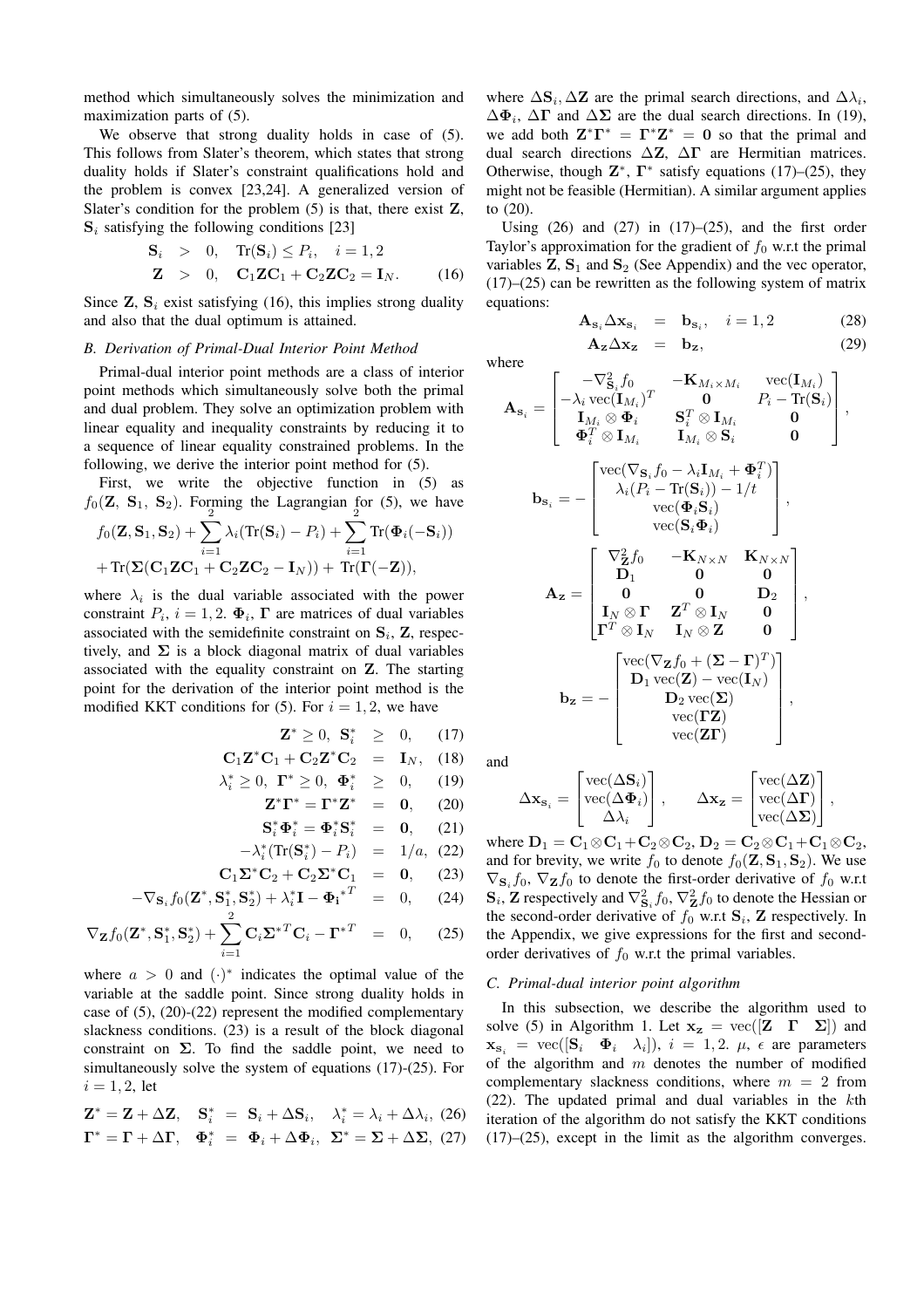Algorithm 1. Primal-dual interior point method

- 1) *Initialize*  $\mathbf{Z} > 0$ ,  $\mathbf{\Gamma} > 0$ ,  $\mathbf{\Sigma} = 0$ ,  $\mathbf{S}_i > 0$ ,  $\mathbf{\Phi}_i > 0$ ,  $\lambda_i > 0, i = 1, 2, \mu > 1, \epsilon > 0.$
- 2) *Evaluate*  $a = \mu m / \hat{\eta}$ .
- 3) *Compute primal-dual search directions*,  $\Delta x_z$ ,  $\Delta x_{s_i}$ ,  $i = 1, 2$ , *using* (28)-(29).
- 4) *Line search and update*: Determine step length  $v > 0$ ,  $u_i > 0$  and set  $\mathbf{x_z} = \mathbf{x_z} + v\Delta\mathbf{x_z}$ ,  $\mathbf{x_{s_i}} = \mathbf{x_{s_i}} + u_i\Delta\mathbf{x_{s_i}}$ .
- 5) Compute primal and dual residuals:  $\mathbf{R}_{\mathbf{S}_i}^{\text{dual}}, \ \mathbf{R}_{\mathbf{Z}}^{\text{pr} \hat{\imath}}$ ,  $\mathbf{R}_{\mathbf{Z}}^{dual}$  and *surrogate duality gap*  $\hat{\eta}$ .
- 6) If  $\|\mathbf{R}^{dual}_{\mathbf{S}_i}\|_F \leq \epsilon$ ,  $\|\mathbf{R}^{pri}_{\mathbf{Z}}\|_F \leq \epsilon$ ,  $\|\mathbf{R}^{dual}_{\mathbf{Z}}\|_F \leq \epsilon$  and  $\hat{\eta} \leq \epsilon$ , *stop. Otherwise goto step 2.*

Hence, we define the primal and dual residuals w.r.t **Z** and  $S_i$ ,  $i = 1, 2$  at the kth iteration as:

$$
\begin{aligned}\n\mathbf{R}_{\mathbf{S}_i}^{dual} &= \nabla_{\mathbf{S}_i} f_0 - \lambda_i \mathbf{I}_{M_i} + \mathbf{\Phi}_i^T, \ i = 1, 2, \\
\mathbf{R}_{\mathbf{Z}}^{dual} &= \nabla_{\mathbf{Z}} f_0 + (\mathbf{\Sigma} - \mathbf{\Gamma})^T, \\
\mathbf{R}_{\mathbf{Z}}^{pri} &= \mathbf{C}_1 \mathbf{Z} \mathbf{C}_1 + \mathbf{C}_2 \mathbf{Z} \mathbf{C}_2 - \mathbf{I}_N.\n\end{aligned} \tag{30}
$$

The parameter  $\hat{\eta}$  is called surrogate duality gap. This would be the duality gap if the primal and dual residuals in (30) were equal to zero. It is given by

$$
\hat{\eta} = \sum_{i=1}^{2} (\lambda_i (P_i - \text{Tr}(\mathbf{S}_i) + \text{Tr}(\mathbf{\Phi}_i \mathbf{S}_i \mathbf{S}_i^T \mathbf{\Phi}_i^T)) + \text{Tr}(\mathbf{\Gamma} \mathbf{Z} \mathbf{Z}^T \mathbf{\Gamma}^T).
$$

It is not hard to see that the value of  $\alpha$  that corresponds to the surrogate duality gap  $\hat{\eta}$  is  $m/\hat{\eta}$ . The line search in Algorithm 1 is a standard backtracking line search, based on the norm of the primal and dual residuals, modified to ensure that  $\mathbf{Z} > 0$ ,  $S_i > 0$ ,  $\Phi_i > 0$ ,  $\Gamma > 0$  and  $\lambda_i > 0$  for  $i = 1, 2$  [23]. The convergence of Algorithm 1 follows from the convergence of the primal-dual interior point method [23].

# IV. MODIFIED MMK SCHEME

In this section, we propose a scheme similar to the MMK scheme [12], with the objective of maximizing the sum-rate of the MIMO XC, which employs DPC at the transmitters and successive decoding at the receivers. Further, we optimize over the encoding and decoding order at the transmitters and receivers. In the MMK scheme, the authors employ zero forcing DPC (ZF-DPC), at the transmitters and successive decoding along with whitening filters at the receivers to decompose the system into four parallel channels. The filters are designed to exploit the structure of the channel matrices to achieve the highest multiplexing gain.

We describe the proposed modified MMK (m-MMK) scheme below. Since the DPC at the transmitter results in independent streams for both the receivers, we write  $s_1 = s_{11} + s_{21}$ , and  $s_2 = s_{12} + s_{22}$ , where  $s_{rt}$  indicates a transmission of stream from transmitter  $t$  to receiver  $r$ . Let the encoding order at transmitter i be  $\pi_{ti}$ ,  $i = 1, 2$ , and the decoding order at receiver j be  $\pi_{ri}$ ,  $j = 1, 2$ .

Instead of explaining the general case, we discuss an illustrative example. Let  $\pi_{ti} = (1, 2)$  at transmitter  $i = 1, 2$ and  $\pi_{r_i} = (1, 2)$  at receiver  $j = 1, 2$ . This means that  $s_{11}$  is encoded first at transmitter 1 and  $s_{21}$  is encoded

with full non-causal knowledge of  $s_{11}$ . Thus, at receiver 2,  $s_{11}$  does not cause interference while decoding  $s_{21}$ . Similarly,  $s_{12}$  does not interfere with  $s_{22}$ . However,  $s_{21}$ and  $s_{22}$  interfere with decoding of  $s_{11}$  and  $s_{12}$  at receiver 1. Successive decoding is employed at both receivers to decode the intended signals. The decoding order at receiver 1,  $\pi_{r1} = (1, 2)$  means that  $s_{11}$  is decoded and canceled out before decoding  $s_{12}$ . Similarly,  $\pi_{r2} = (1, 2)$  indicates that  $s_{21}$  is decoded first and canceled before proceeding to decode  $s_{22}$ . We use  $N_i$  to denote the noise plus interference from unintended signals at receiver  $i$ . For the encoding order above,  $N_1 = H_{11}S_{21}H_{11}^H + H_{12}S_{22}H_{12}^H + I_{N_1}$  and  $N_2 = I_{N_2}$ . Let  $R_{rt}$  denote the rate of stream  $s_{rt}$ ,  $(r, t) = (1, 2)$ . Thus, for the above ordering, the following rate vector is achievable

$$
R_{rt} \leq \log \frac{|\mathbf{H}_{rt}\mathbf{S}_{rt}\mathbf{H}_{rt}^H + \mathbf{N}_{rt}|}{|\mathbf{N}_{rt}|}, \quad (r, t) = 1, 2, \quad (31)
$$

where  $N_{rt}$  is the effective noise for stream  $s_{rt}$  and for the above encode and decode ordering,  $N_{11} = H_{12}S_{12}H_{12}^H +$  $N_1, N_{12} = N_1, N_{21} = H_{22}S_{22}H_{22}^H + N_2$  and  $N_{22} = N_2$ .

Observe that effective noise  $N_{rt}$ ,  $(r, t) = 1, 2$ , is both a function of the ordering at the transmitters/receivers and the input covariance matrices. The apriori knowledge of the effective noise and the decoding order used at the both the receivers is needed at the transmitter to allocate the rates to the two streams appropriately. Since they are apriori not known, we adopt the following iterative algorithm. The achievable sum-rate capacity depends on the ordering used at the transmitters/receivers. Hence, we calculate the sum-rate for all the 16 combinations of ordering and take the maximum.

# Algorithm 2. Proposed modified MMK scheme

- 1) Assume ordering  $\pi_{ti}$  at transmitter  $i = 1, 2$  and *ordering*  $\pi_{rj}$  *at receiver*  $j = 1, 2$  *and set*  $N_i = I$ ,  $i = 1, 2.$
- 2) *Compute DPC matrices*  $S_{rt}$  *at transmitter t,*  $(t, r) =$  $(1, 2).$
- 3) *Recompute*  $N_i$ ,  $i = 1, 2$ .
- 4) *Repeat steps 2–3, till the DPC matrices*  $S_{rt}$ ,  $(t, r)$  =  $(1, 2)$  *converge to within*  $\epsilon \geq 0$ .
- 5) Evaluate the sum-rate  $R = \sum_{r=1}^{2} \sum_{t=1}^{2} R_{rt}$ .
- 6) *Repeat steps 1–5 for all 16 combinations of ordering*,  $\pi_{ti}, \pi_{ri}$   $(i, j) = 1, 2$  *and take the maximum over all the sum-rates*.

We use the efficient algorithm in [21] to compute the DPC matrices. For a given ordering at the transmitters/receivers, simulation results show that the algorithm converges fast.

## V. SIMULATION RESULTS

We consider a MIMO X channel with  $M_1 = M_2 = 3$ antennas at the transmitters and  $N_1 = N_2 = 3$  antennas at the receivers. The maximum multiplexing gain of the MIMO XC, for this configuration of antennas is 4 [10]. The total power is divided equally between the two transmitters,  $P_1 = P_2 = P_T/2$ . The signal-to-noise ratio (SNR) is defined as  $P_T / \sigma_n^2$ , where  $\sigma_n^2$  is the variance of the CSCG noise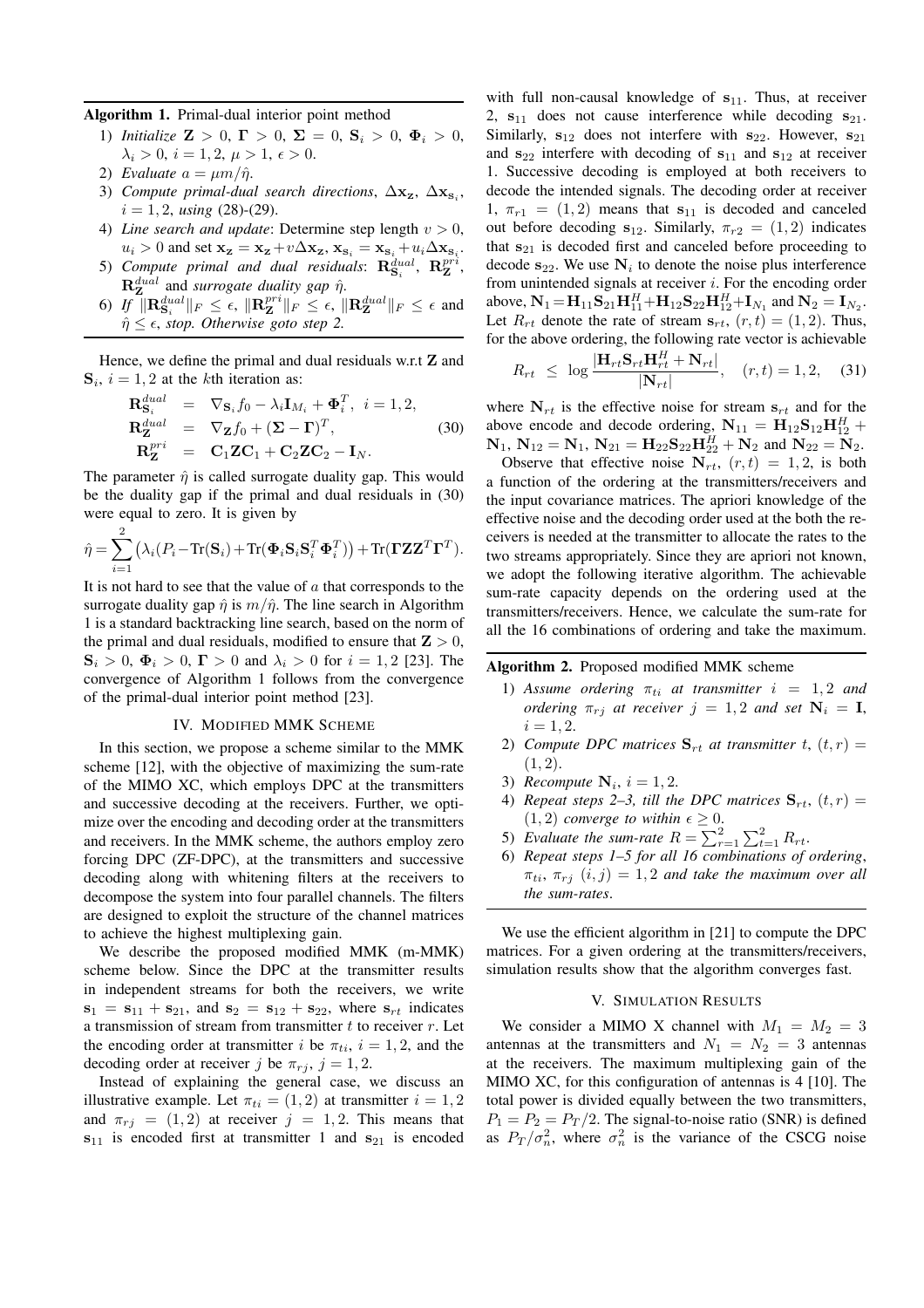|            | Capacity: bits/s/Hz |                            |
|------------|---------------------|----------------------------|
| <b>SNR</b> | <b>MAC</b> Upper    | <b>MAC</b> Upper Bound:    |
| (dB)       | <b>Bound</b>        | with least favorable noise |
| 0          | 5.8196              | 5.3213                     |
| 5          | 10.4725             | 9.9879                     |
| 10         | 16.7783             | 16.4142                    |
| 15         | 24.4791             | 24.2603                    |
| 20         | 33.1513             | 33.0465                    |
| 25         | 42.4444             | 42.4035                    |
| 30         | 52.0951             | 52.0810                    |
| 35         | 61.9262             | 61.9216                    |
| 40         | 71.8384             | 71.8371                    |

#### TABLE I

PERFORMANCE OF MAC UPPER BOUND WITH LEAST FAVORABLE NOISE

at a receive antenna. We use 5000 realizations of CSCG channels and regard the average sum-rates to evaluate the bounds discussed in Sec. III and IV.

In Table I, we give the average sum-rate of MAC without noise correlation and MAC with least favorable noise correlation. We choose the following values for Algorithm 1:  $\mu = 10$  and set the accuracy level  $\epsilon = 10^{-6}$ . First, it can be observed that the outer bound derived in Sec. III is tighter than the MAC upper bound without noise correlation. However, the difference vanishes in the high SNR regime. This can be attributed to the fact that, at the MAC receiver, in the high SNR region, interference from other transmitters limits capacity and thermal noise plays a much smaller role.

In Fig. 2, we plot the outer bound in Sec. III and the inner bound derived in Sec. IV. We also give two closely related schemes, MMK scheme in [12] and the coding schemes in [13] called MMK Joint Design (MMK-JD) for reference. It is seen that the outer bound is quite close to the achievable region of the proposed m-MMK scheme at low SNRs, and is moderately close in the medium SNR regime. However, the difference between the bounds increases rapidly, once we approach higher SNRs. This can be explained as follows. Consider the outer bound in Sec. III. There are two streams in the MAC as opposed to four in the proposed m-MMK scheme. Notice that all the  $N_1 + N_2$  antennas are used to decode both the streams. What is seen as interference in the m-MMK scheme is actually used by the MAC to decode the received streams using all the antennas. Additionally, after one of the streams is decoded and canceled out, it enables the allocation of a much higher rate to the other stream. In contrast, in the m-MMK scheme, once we enter the high SNR region, high interference from unintended signals at the receivers causes severe capacity degradation. Also note that the proposed m-MMK scheme outperforms both MMK and MMK Joint design. This is primarily due to optimization over the transmit/receiver ordering and to a lesser extent on the use of optimal DPC as opposed to ZF-DPC in MMK. In MMK Joint Design, ZF-DPC transmit matrices are used and receive whitening filters are used and successive decoding is not employed. Thus, the almost constant difference between the two MMK schemes can be attributed solely to the use of successive decoding in MMK.

## VI. CONCLUSIONS

We investigated the sum-rate capacity of the MIMO X channel. We derived an upper bound on the sum-rate capacity



Fig. 2. Comparison of MAC upper bound with least favorable noise correlation and achievable region of the proposed m-MMK scheme.

of the MIMO XC under individual power constraint at each transmitter. We first obtained an upper bound through the MAC sum-rate capacity, assuming receiver cooperation. We then tightened this bound by considering noise correlation between the receivers and derived the worst noise covariance matrix. We formulated this problem as a convex-concave minimax problem and solved it using a primal-dual interior point method which simultaneously solved both the maximization and minimization parts of the problem. We also proposed a scheme similar to that in [12], which employed dirty paper coding at the transmitters and successive decoding at the receivers. We showed that the derived upper bound is close to the achievable region of the proposed scheme at low to medium SNRs.

# APPENDIX

The first order Taylor's approximation for  $\nabla_{\mathbf{Z}} f_0(\mathbf{Z} + \mathbf{Z})$  $\Delta$ **Z**,  $S_1$ ,  $S_2$ ), when  $S_1$ ,  $S_2$  are held constant is

$$
\nabla_{\mathbf{Z}}f_0(\mathbf{Z}+\Delta\mathbf{Z},\mathbf{S}_1,\mathbf{S}_2) = \nabla_{\mathbf{Z}}f_0(\mathbf{Z},\mathbf{S}_1,\mathbf{S}_2) +\n\sum_{k} \sum_{l} (\nabla_{\!\Delta z_{kl}}(\nabla_{\mathbf{Z}}f_0)) \Delta z_{kl}.
$$

Using the vec $(\cdot)$  operator, we write the above equation as  $\text{vec}(\nabla_{\mathbf{Z}}f_0(\mathbf{Z} + \Delta \mathbf{Z}, \mathbf{S}_1, \mathbf{S}_2)) = \text{vec}(\nabla_{\mathbf{Z}}f_0) + \nabla_{\mathbf{Z}}^2 f_0 \text{vec}(\mathbf{Z}),$ 

where for brevity, we write  $f_0$  to denote  $f_0(\mathbf{Z}, \mathbf{S}_1, \mathbf{S}_2)$  and  $\nabla^2_{\mathbf{Z}} f_0$  is the second-order derivative or Hessian of  $f_0$  w.r.t **Z** and is defined below. Similar expressions hold for  $\nabla_{\mathbf{S}_i} f_0$ when  $S_i$  alone is varied. Below, we give expressions for the first and second-order derivatives of  $f_0$ :  $\nabla_{\mathbf{Z}} f_0$ ,  $\nabla_{\mathbf{S}_i} f_0$ ,  $\nabla_{\mathbf{Z}}^2 f_0$ and  $\nabla^2_{\mathbf{S}_i} f_0$ , for  $i = 1, 2$ :

$$
\mathbf{R}_{i} = \mathbf{H}_{i}^{H}(\mathbf{H}_{1}\mathbf{S}_{1}\mathbf{H}_{1}^{H} + \mathbf{H}_{2}\mathbf{S}_{2}\mathbf{H}_{2}^{H} + \mathbf{Z})^{-1}\mathbf{H}_{i}, \quad (32)
$$

$$
\nabla_{\mathbf{S}_i} f_0 = \mathbf{R}_i^T,
$$
  
\n
$$
\mathbf{E} = (\mathbf{Z})^{-1},
$$
\n(33)

$$
\mathbf{F} = (\mathbf{H}_1 \mathbf{S}_1 \mathbf{H}_1^H + \mathbf{H}_2 \mathbf{S}_2 \mathbf{H}_2^H + \mathbf{Z})^{-1}, \tag{35}
$$